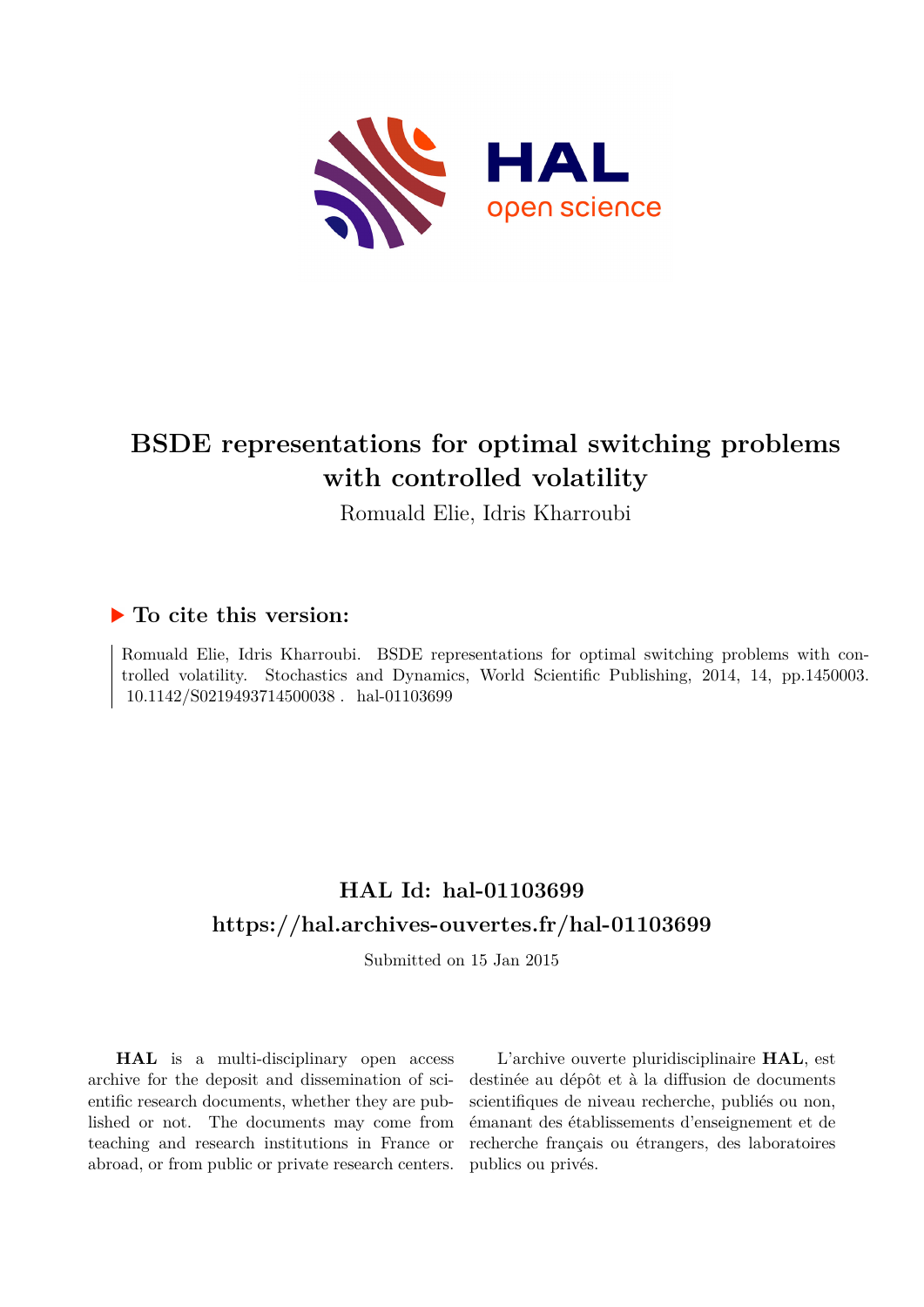# BSDE representations for optimal switching problems with controlled volatility

Romuald ELIE & Idris KHARROUBI CEREMADE, CNRS, UMR 7534, Université Paris-Dauphine, and CREST {elie,kharroubi}@ceremade.dauphine.fr

#### Abstract

This paper provides two different strong BSDE representations for optimal switching problems in the case where the dynamics of the underlying diffusion process depends on the current value of the switching mode. These new representations are valid in a non-Markovian framework and make use of either one-dimensional constrained BS-DEs with jumps or multidimensional BSDEs with oblique reflections, thus extending the framework considered by Hu and Tang [12]. In particular, the numerical resolution of the corresponding switching problem can therefore be treated via the entirely probabilistic schemes presented in [4] or [8].

Key words: Stochastic control, Switching problems, Reflected BSDE.

MSC Classification (2000): 93E20, 60H30, 60J75.

## 1 Introduction

This paper is dedicated to the obtention of a probabilistic representation for a general form of continuous optimal switching problems. Consider for example an electricity producer trying to maximize its production rentability by switching between m possible modes of production based on different commodities. Since the agent is a large investor on the market, we suppose that the dynamics of the considered commodities are modified by its current mode of production. Hence, the commodities have the following dynamics:

$$
X_t^{\alpha} = X_0 + \int_0^t b_{\alpha_s}(s, X_s^{\alpha}) ds + \int_0^t \sigma_{\alpha_s}(s, X_s^{\alpha}) dW_s, \quad 0 \le t \le T,
$$
\n(1.1)

where  $\alpha$  is a switching control process valued in  $\mathcal{I} := \{1, \ldots, m\}$ . Each mode of production has its own profit design and the agent needs to solve the following switching control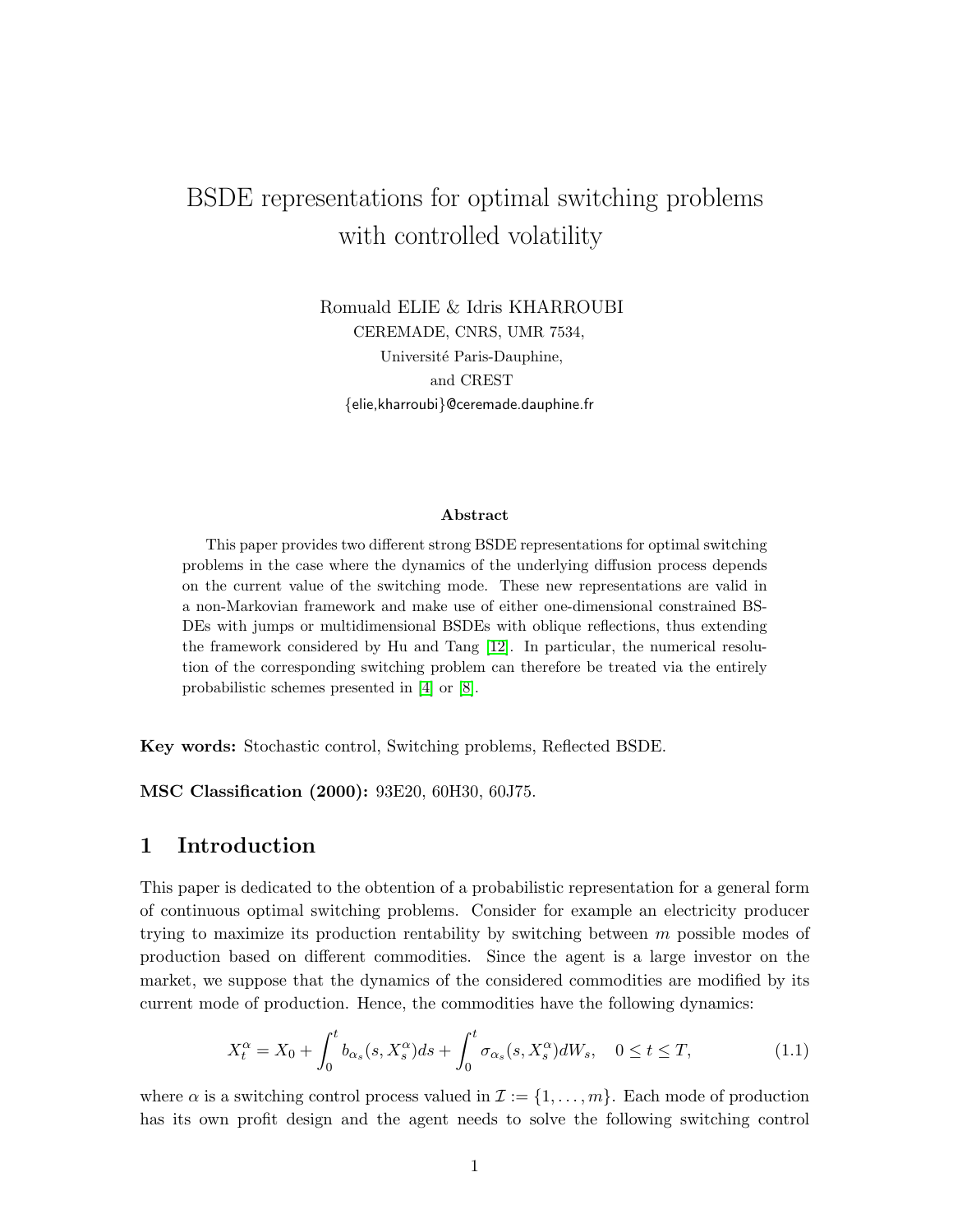problem

$$
J_0^* := \sup_{\alpha} \mathbf{E} \Big[ g_{\alpha_T}(X_T^{\alpha}) + \int_0^T \psi_{\alpha_s}(s, X_s^{\alpha}) ds + \sum_{0 < \tau_k \le T} c_{\alpha_{\tau_k^{-}}, \alpha_{\tau_k}} \Big],\tag{1.2}
$$

where  $(\tau_k)_k$  denotes the chosen jump times of the control  $\alpha$ . Any switch is penalized by a cost given by the function c. Of course, one of the mode of production may possibly consist in buying electricity directly on a financial market. More details on the practical implications of this type of optimal switching problem are given in [2] or [13].

Whenever the mode of production  $\alpha$  does not influence the dynamics of the underlying  $X$ ,  $[6]$  provides a probabilistic representation of the value process in terms of multidimensional reflected BSDE. Their approach extends the results of [10] obtained in the particular case where  $m = 2$ . Allowing the drift of X to depend on  $\alpha$  and imposing the invertibility of its volatility, Hu and Tang [12] obtain a weak BSDE representation of  $J_0^*$ . Nevertheless, they only consider cases where the switching strategy barely affects the dynamics of the underlying diffusion, since the volatility of the commodities always remains unchanged. One may naturally wonder if such a probabilistic representation occurs in a framework where the volatility function  $\sigma$  depends on the current switching mode  $\alpha_t$  at time t. This paper brings a positive answer to this question and identifies  $J_0^*$  as the value at time 0 of the strong solution of a multidimensional BSDE with oblique reflections. It is worth noticing that the solution of the corresponding BSDE can be approximated numerically using the probabilistic scheme studied in [4].

As observed recently in [9], the solution of multidimensional reflected BSDEs considered in [12] rewrites also in terms of the minimal solution of a one-dimensional constrained BSDE with jumps. The idea consists in letting the strategy  $\alpha$  jump randomly between the different modes of production and relies on the reinterpretation of multidimensional switching reflections in terms of constraints on the jump component of the new BSDE. This kind of correspondence has first been observed by Bouchard [1] via PDE arguments and we show that it remains valid in the framework considered here. Hence,  $J_0^*$  also rewrites as the value at time 0 of the minimal solution of a well chosen one-dimensional constrained BSDE with jumps. This type of BSDE may also be solved numerically via the probabilistic scheme presented in [8].

The rest of the paper is organized as follows. The next section introduces properly the optimal switching problem of interest. The third section recalls the weak representation of Hu and Tang [12] and presents our alternative strong representations via multidimensional reflected BSDEs or constrained BSDEs with jumps. The last section is dedicated to the proofs and details the introduction of a well chosen family of multidimensional reflected BSDE, which allows to represent the optimal switching strategy associated to the problem. Since all our arguments are based on purely probabilistic tools, we choose to present them in a possibly non-Markovian framework.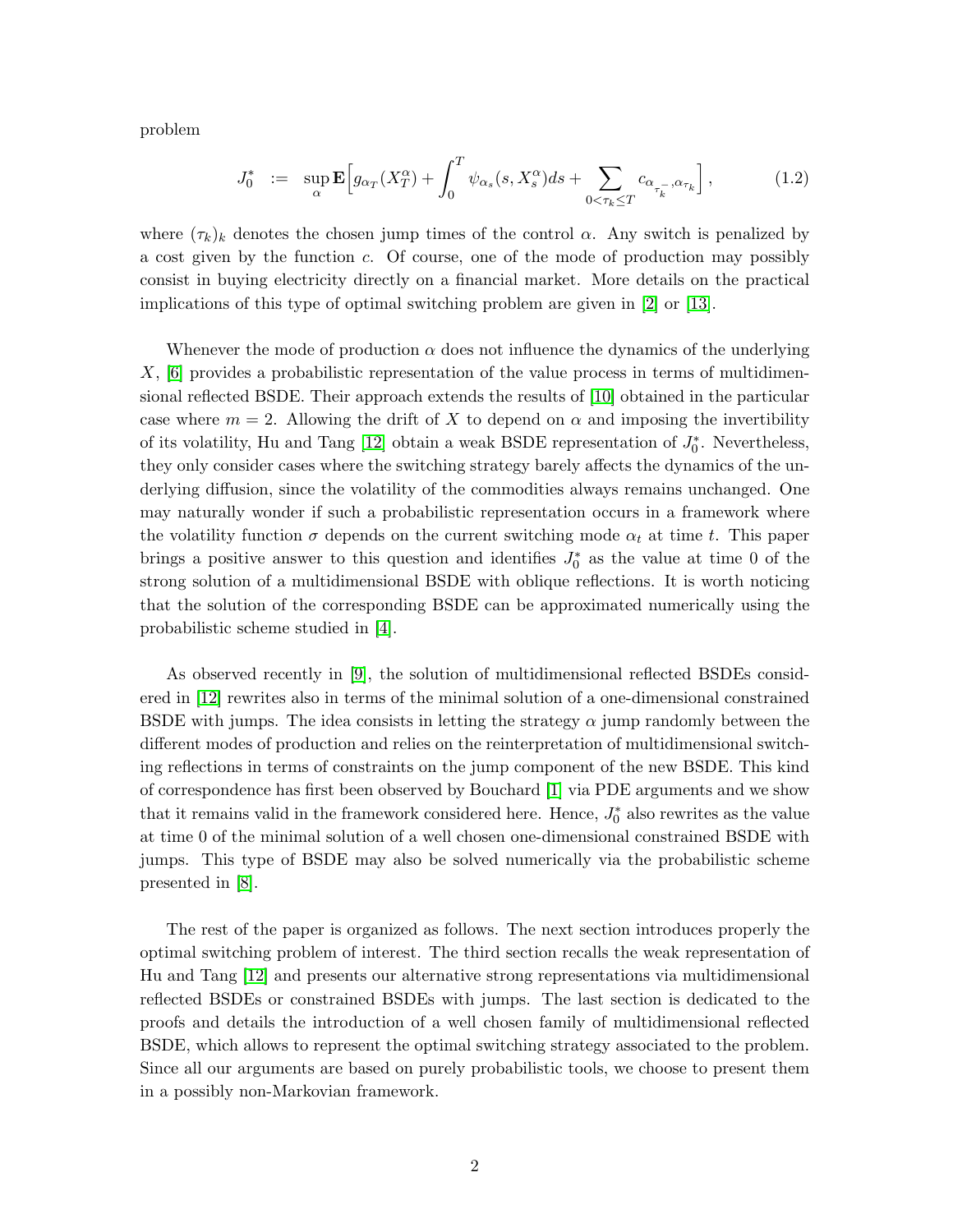**Notations.** Throughout this paper, we are given a finite terminal time  $T$  and a probability space  $(\Omega, \mathcal{G}, \mathbf{P})$  endowed with a d-dimensional standard Brownian motion  $W = (W_t)_{t>0}$  and an independent Poisson random measure  $\mu$  on  $\mathbb{R}_+ \times \mathcal{I}$  of the form  $\mu = \sum_{i \geq 1} \delta_{\tau_i, \zeta_i}$ , where  $\mathcal{I} := \{1, \ldots, m\}$ , with intensity measure  $\lambda(di)dt$  for some finite measure  $\lambda$  on  $\mathcal{I}$  with  $\lambda(i)$ > 0 for all  $i \in \mathcal{I}$ .  $\sigma(\mathcal{I})$  denotes the  $\sigma$ -algebra of subsets of  $\mathcal{I}$ . For  $x = (x_1, \ldots, x_\ell)$  $\mathbb{R}^{\ell}$  with  $\ell \in \mathbb{N}$ , we set  $|x| = \sqrt{|x_1|^2 + \cdots + |x_\ell|^2}$  the Euclidean norm. For  $x, y \in \mathbb{R}^{\ell}$  with  $\ell \in \mathbb{N}, \langle x, y \rangle$  stands for the euclidean scalar product. We denote by  $\mathbb{G} = (\mathcal{G}_t)_{t>0}$  (resp. F  $=(\mathcal{F}_t)_{t>0}$ ) the augmentation of the natural filtration generated by W and  $\mu$  (resp. by W), and by  $\mathcal{P}_{\mathbb{G}}$  (resp.  $\mathcal{P}_{\mathbb{F}}$ ,  $\mathcal{PM}(\mathbb{G})$ ,  $\mathcal{PM}(\mathbb{F})$ ) the  $\sigma$ -algebra of G-predictable (resp. F-predictable G-progressive, F-progressive) subsets of  $\Omega \times [0,T]$ . We denote by  $\mathcal{S}_{\mathbb{G}}^2$  (resp.  $\mathcal{S}_{\mathbb{F}}^2$ ) the set of real-valued càd-làg G-adapted (resp. continuous F-adapted) processes  $Y = (Y_t)_{0 \le t \le T}$  such that

$$
\left\|Y\right\|_{\mathcal{S}^{\mathbf{2}}} \; := \; \left(\mathbf{E} \Big[ \sup_{0 \leq t \leq T} |Y_t|^2 \Big] \right)^{\frac{1}{2}} \; < \; \infty.
$$

 $\mathbf{L}^2(\mathbf{0}, \mathbf{T})$  is the set of real-valued processes  $\phi = (\phi_t)_{0 \leq t \leq T}$  such that

$$
\|\phi\|_{\mathbf{L}^2(0,T)} \; := \; \left(\mathbf{E}\Big[\int_0^T |\phi_t|^2 dt\Big]\right)^{\frac{1}{2}} \; < \; \infty,
$$

and  $L^2_{\mathbb{F}}(0,T)$  (resp.  $L^2_{\mathbb{G}}(0,T)$ ) is the subset of  $L^2(0,T)$  consisting of  $\mathcal{PM}(\mathbb{F})$ -measurable (resp.  $P\mathcal{M}(\mathbb{G})$ -measurable) processes.  $L^2_{\mathbb{F}}(W)$  (resp.  $L^2_{\mathbb{G}}(W)$ ) is the set of  $\mathbb{R}^d$ -valued  $\mathcal{P}_{\mathbb{F}}$ measurable (resp.  $\mathcal{P}_{\mathbb{G}}$ -measurable) processes  $Z = (Z_t)_{0 \leq t \leq T} \in \mathbf{L}_{\mathbb{F}}^2(\mathbf{0}, \mathbf{T})$  (resp.  $\mathbf{L}_{\mathbb{G}}^2(\mathbf{0}, \mathbf{T})$ ).  $\mathbf{L}^2(\mu)$  is the set of  $\mathcal{P}\otimes\sigma(\mathcal{I})$ -measurable maps  $U:\Omega\times[0,T]\times\mathcal{I}\to\mathbb{R}$  such that

$$
||U||_{\mathbf{L}^2(\mu)} \; := \; \left(\mathbf{E}\Big[\int_0^T \int_{\mathcal{I}} |U_t(i)|^2 \lambda(di) dt\Big]\right)^{\frac{1}{2}} \; < \; \infty.
$$

 $\mathbf{A}_{\mathbb{F}}^2$  (resp.  $\mathbf{A}_{\mathbb{G}}^2$ ) is the closed subset of  $\mathcal{S}_{\mathbb{F}}^2$  (resp.  $\mathcal{S}_{\mathbb{G}}^2$ ) consisting of nondecreasing processes  $K = (K_t)_{0 \le t \le T}$  with  $K_0 = 0$ . Finaly, for  $t \in [0, T]$ ,  $\mathcal{T}_t$  denotes the set of F-stopping times  $\tau$  such that  $\tau \in [t, T]$ , **P**-a.s.. For ease of notation, we omit in all the paper the dependence in  $\omega \in \Omega$ , whenever it is not relevant.

## 2 The general optimal switching problem

Given the set  $\mathcal{I} = \{1, \ldots, m\}$  and the maturity T, a switching strategy  $\alpha$  consists in a sequence  $\alpha := (\tau_k, \zeta_k)_{k>1}$ , where  $(\tau_k)_{k>1}$  is an increasing sequence of F-stoppping times smaller than T, and  $\zeta_i$  are  $\mathcal{F}_{\tau_i}$ -measurable random variables valued in T. To a strategy  $\alpha = (\tau_k, \zeta_k)_{k>1}$  and an initial regime  $i_0$ , we naturally associate the state process  $(\alpha_t)_{t\leq T}$ defined by

$$
\alpha_t \ := \ \sum_{k\geq 0} \zeta_k \mathbf{1}_{[\tau_k, \tau_{k+1})}(t) \,, \quad 0 \leq t \leq T \ ,
$$

with  $\tau_0 = 0$  and  $\zeta_0 = i_0$ . We denote by A the set of admissible strategies and  $\mathcal{A}_i$  the subset of strategies starting from state  $i \in \mathcal{I}$  at time 0:

$$
\mathcal{A}_i \;\; := \;\; \left\{\; \alpha \in \mathcal{A} \; : \; \alpha_0 = i \; \right\} \, .
$$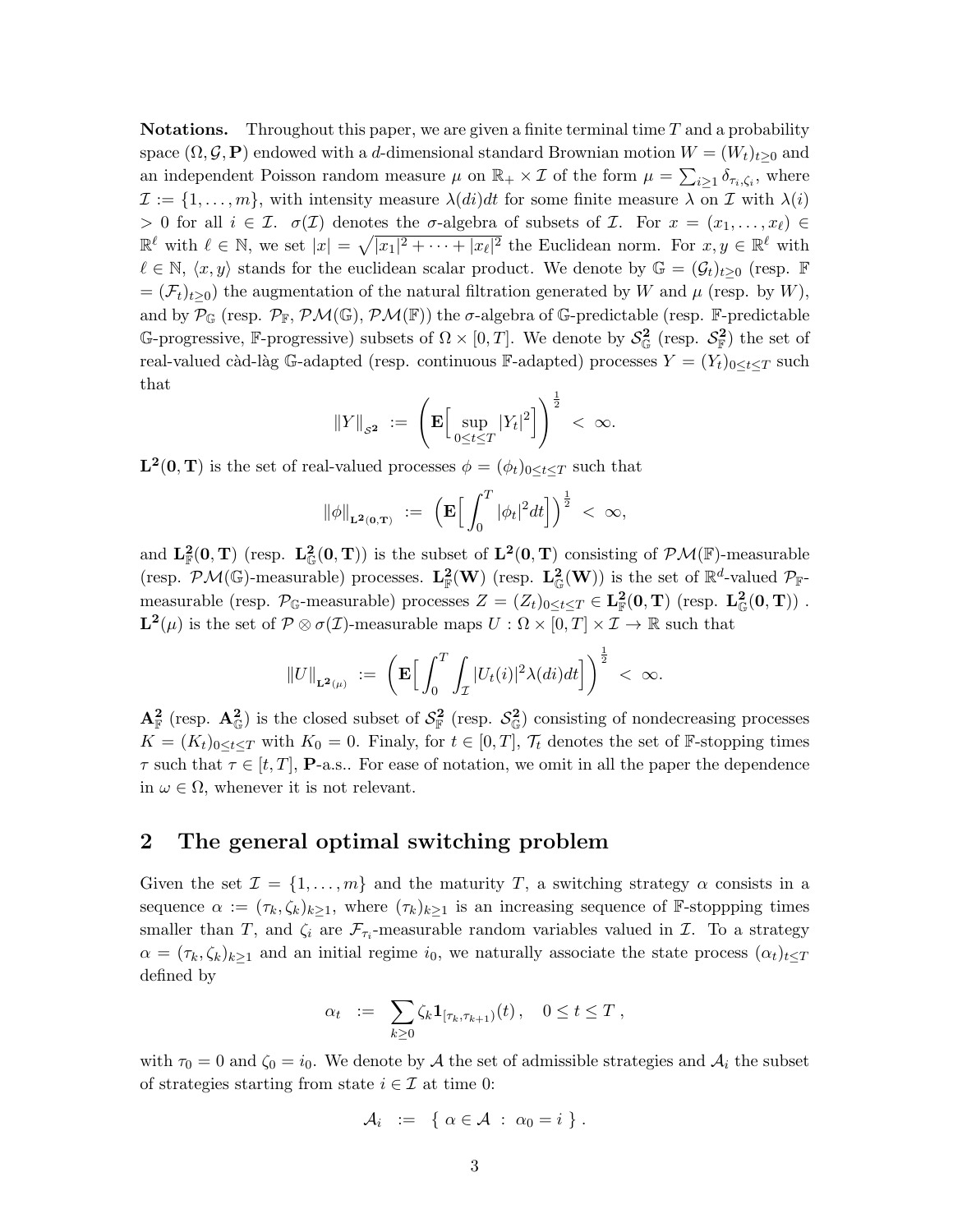Given a strategy  $\alpha \in \mathcal{A}$  and an initial condition  $X_0 \in \mathbb{R}^d$ , we define the controlled process  $X^{\alpha}$  by

$$
X_t^{\alpha} = X_0 + \int_0^t b_{\alpha_s}(s, X_s^{\alpha})ds + \int_0^t \sigma_{\alpha_s}(s, X_s^{\alpha})dW_s, \quad 0 \le t \le T,
$$
\n(2.1)

where the functions  $b_i$  and  $\sigma_i$  are  $\mathcal{PM}(\mathbb{F}) \otimes \mathcal{B}(\mathbb{R}^d)$ -measurable, for any  $i \in \mathcal{I}$ . In order to ensure the existence of such a controlled process, we impose the following assumption:

#### (H1)

for

(i)  $b(., 0)$  and  $\sigma(., 0)$  are square integrable:

$$
\mathbb{E}\int_0^T \Big( |b_i(t,0)|^2 + |\sigma_i(t,0)|^2 \Big) dt < \infty, \quad i \in \mathcal{I}.
$$

(ii) b and  $\sigma$  are Lipschitz continuous: there exists a constant L such that

$$
|b_i(\omega, t, x) - b_i(\omega, t, x')| + |\sigma_i(\omega, t, x) - \sigma_i(\omega, t, x')| \le L |x - x'|, \quad i \in \mathcal{I},
$$
  
all  $(t, x, x') \in [0, T] \times [\mathbb{R}^d]^2$ , **P**–a.s.  $\omega \in \Omega$ .

Given a switching strategy  $\alpha \in \mathcal{A}$  and the associated controlled process  $X^{\alpha}$ , we consider the total profit at horizon  $T$  defined by

$$
J(\alpha) := \mathbf{E} \left[ g_{\alpha_T}(X_T^{\alpha}) + \int_0^T \psi_{\alpha_s}(s, X_s^{\alpha}) ds - \sum_{0 < \tau_k \le T} c_{\zeta_{k-1}, \zeta_k}(\tau_k) \right], \tag{2.2}
$$

where the functions  $g_i$  (resp.  $\psi_i$ ) are  $\mathcal{F}_T \otimes \mathcal{B}(\mathbb{R}^d)$  (resp.  $\mathcal{PM}(\mathbb{F}) \otimes \mathcal{B}(\mathbb{R}^d)$ )-measurable for all  $i \in \mathcal{I}$  and  $c_{i,j}$  are  $\mathcal{PM}(\mathbb{F})$ -measurable for all  $i, j \in \mathcal{I}$ . As discussed in [2], this type of stochastic control problem is typically encountered by an agent maximizing the production rentability of a given good by switching between  $m$  possible modes of production based on different commodities.

We impose the following assumption which in particular ensures the proper definition of the expectation  $J(\alpha)$  for all  $\alpha \in \mathcal{A}$ :

#### (H2)

- (i) The functions  $|g|$  and  $|\psi|$  are uniformly upper-bounded by the constants  $\bar{g}$  and  $\bar{\psi}$ .
- (ii) The cost function c is lower-bounded, i.e. there exists a constant  $\bar{c} > 0$  such that

 $c_{i,j}(\omega, t) \geq \bar{c}$ ,  $i, j \in \mathcal{I}$ ,  $i \neq j$ ,  $t \in [0, T]$ ,  $\mathbf{P}-a.s. \ \omega \in \Omega$ .

Furthermore  $c_{i,j} \in \mathcal{S}_{\mathbb{F}}^2$  for all  $i, j \in \mathcal{I}$ , and we have

$$
\inf_{t\in[0,T]}\left\{c_{i,j}(\omega,t)+c_{j,l}(\omega,t)-c_{i,l}(\omega,t)\right\}\geq\bar{c},\quad i,j,l\in\mathcal{I},\ j\neq i,\ j\neq l,\mathbf{P}-a.s.\ \omega\in\Omega.
$$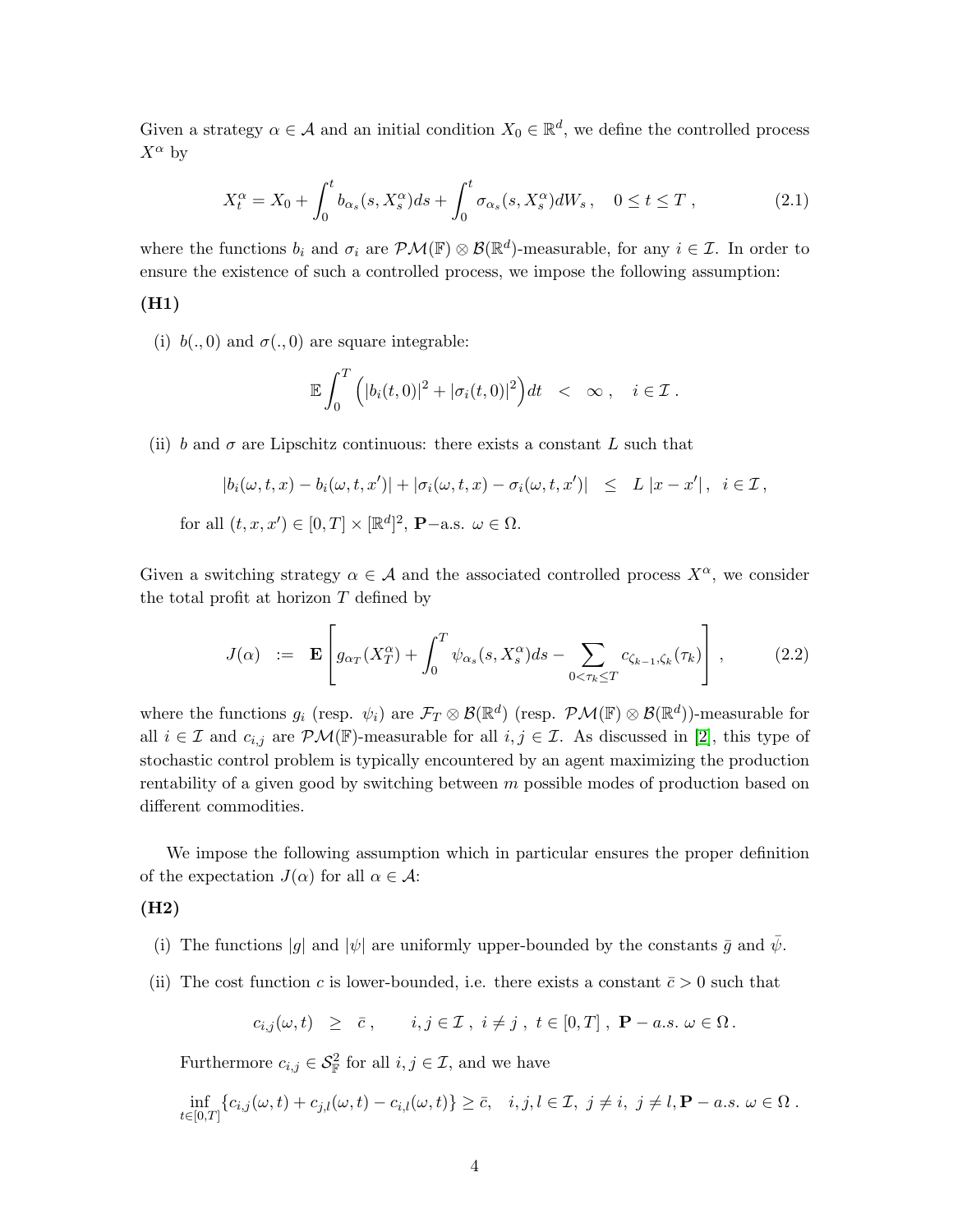(iii) The terminal condition  $q$  satisfies the following structural condition:

$$
g_i(\omega, x) \ge \max_{j \in \mathcal{I}} \{ g_j(\omega, x) - c_{i,j}(\omega, T) \}, \quad x \in \mathbb{R}^d, i \in \mathcal{I}, \ \mathbf{P}-a.s. \ \omega \in \Omega.
$$

Remark 2.1. Assumption (H2) simply provides the classical framework for the study of optimal switching problems. (i)-(ii) ensures the well-posedness of the problem, (ii) makes indirect switching strategy irrelevant and (iii) ensures the non-optimality of a switching at maturity.

Given the starting initial production mode  $i_0$ , solving the switching problem consists in finding a strategy  $\alpha^* \in \mathcal{A}_{i_0}$  such that

$$
J(\alpha^*) = J_{i_0}^* := \sup_{\alpha \in \mathcal{A}_{i_0}} J(\alpha) . \tag{2.3}
$$

Such a strategy  $\alpha^*$  is called optimal.

We first observe that the optimal switching problem over  $A$  can be restricted to the consideration of finite strategies  $\mathcal{D} := \cup_{i \in \mathcal{I}} \mathcal{D}_i$ , with

$$
\mathcal{D}_i := \left\{ \alpha = (\tau_k, \zeta_k)_{k \geq 1} \in \mathcal{A}_i \mid \mathbf{P}(\tau_k < T, \ \forall k \geq 1) = 0 \right\}, \quad i \in \mathcal{I}.
$$

**Proposition 2.1.** Under  $(H1)$  and  $(H2)$ , the supremum of J over  $A_i$  coincides with the one of J over  $\mathcal{D}_i$ , that is

$$
\sup_{\alpha \in \mathcal{A}_i} J(\alpha) = \sup_{\alpha \in \mathcal{D}_i} J(\alpha), \qquad i \in \mathcal{I}. \tag{2.4}
$$

**Proof.** Fix  $i \in \mathcal{I}$  and consider a strategy  $\alpha = (\tau_k, \zeta_k)_{k \geq 0} \in \mathcal{A}_i$ . Suppose that  $\alpha \notin \mathcal{D}_i$  and introduce  $B := {\omega \in \Omega \mid \tau_n(\omega) < T, \forall n \geq 1}$  so that  $P(B) > 0$ . We derive from (H2) (i) and (ii) that

$$
J(\alpha) \leq \bar{g} + T\bar{\psi} - \mathbf{E} \left[ \mathbf{1}_B \sum_{0 < \tau_k \leq T} \bar{c} \right] = -\infty,
$$

and directly deduce  $(2.4)$ .

## 3 Optimal switching and BSDEs

In this section, we provide several BSDE representations for the solution of the switching problem (2.3). We first recall the weak representation obtained by Hu and Tang [12] under strong restrictions on the dependence of the diffusion coefficients  $(b, \sigma)$  with respect to the control  $\alpha$ . Getting rid of these restrictions, we introduce two new strong probabilistic representations via either multidimensional reflected BSDEs or constrained BSDEs with jumps.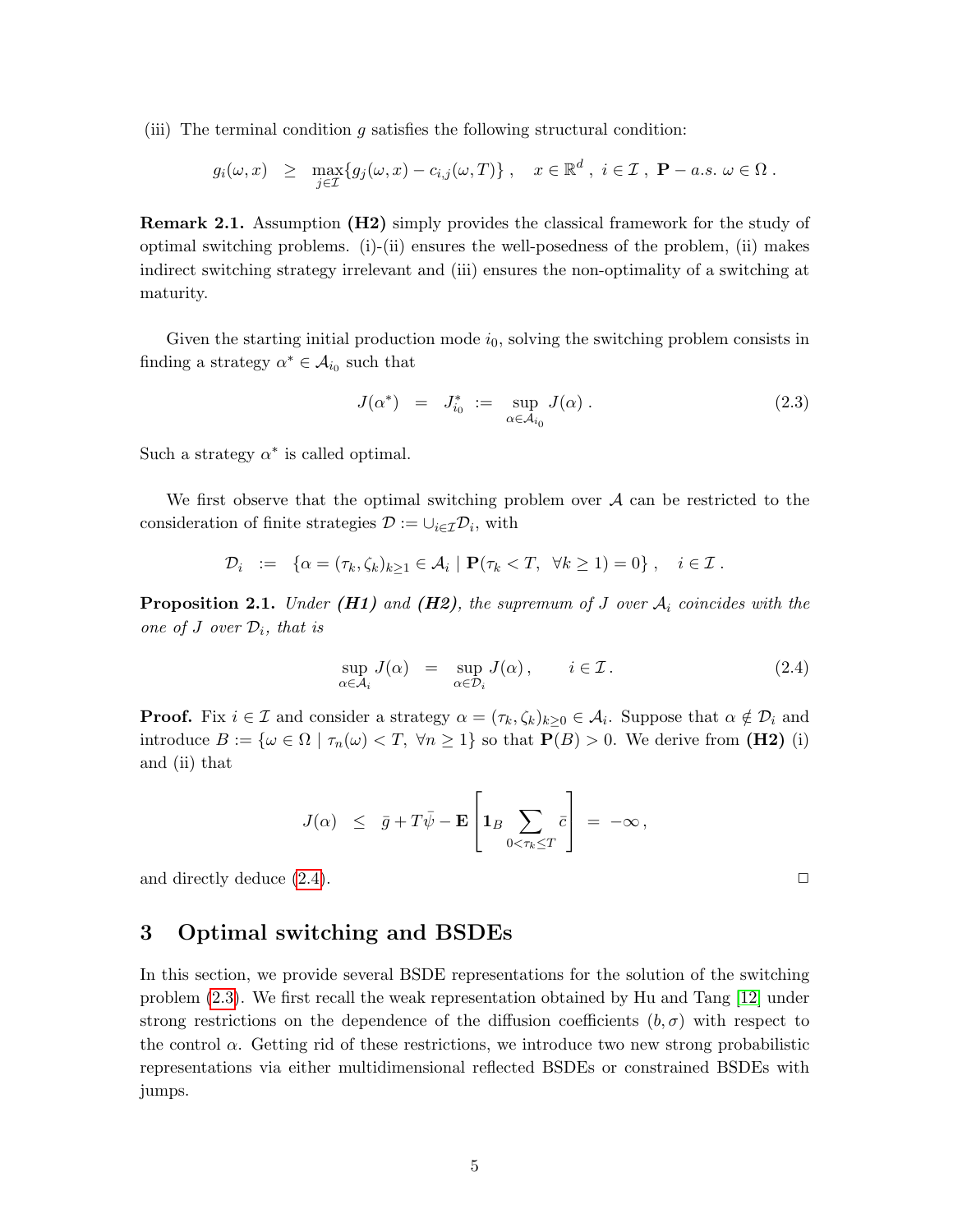#### 3.1 Weak BSDE representation

In the particular case where the volatility coefficient  $\sigma$  is not controlled, Hu and Tang [12] relate the solution  $J_{i_0}^*$ ,  $i_0 \in \mathcal{I}$ , of the optimal switching problem (2.3) with a multidimensional BSDE with oblique reflections. More precisely, they work under the following assumption:

(H3)

- (i) The functions  $\sigma_i$  do not depend on  $i \in \mathcal{I}$  and are invertible with bounded inverse.
- (ii) The functions  $\mu_i := \sigma_i^{-1} b_i$  are bounded and Lipschitz continuous: there exists a constant  $L$  such that

$$
|\mu_i(\omega, t, x) - \mu_i(\omega, t, x')| \le L |x - x'|, \quad (i, t, x, x') \in \mathcal{I} \times [0, T] \times [\mathbb{R}^d]^2, \quad \mathbf{P}-\text{a.s.} \ \omega \in \Omega \ .
$$

(iii) The cost functions  $(c_{i,j})$  are constant, for  $i, j \in \mathcal{I}^2$ .

They consider the following BSDE with oblique reflections

$$
\begin{cases}\n(Y^{i}, Z^{i}, K^{i})_{i \in \mathcal{I}} \in (\mathcal{S}_{\mathbb{F}}^{2} \times \mathbf{L}_{\mathbb{F}}^{2}(\mathbf{W}) \times \mathbf{A}_{\mathbb{F}}^{2})^{m}, \\
Y_{t}^{i} = g_{i}(X_{T}) + \int_{t}^{T} (\psi_{i}(s, X_{s}) - \langle \mu_{i}(s, X_{s}), Z_{s}^{i} \rangle) ds - \int_{t}^{T} \langle Z_{s}^{i}, dW_{s} \rangle + K_{T}^{i} - K_{t}^{i}, \\
Y_{t}^{i} \geq \max_{j \in \mathcal{I}} \{ Y_{t}^{j} - c_{i,j}(t) \}, \qquad 0 \leq t \leq T, \\
\int_{0}^{T} [Y_{t}^{i} - \max_{j \in \mathcal{I}} \{ Y_{t}^{j} - c_{i,j}(t) \}] dK_{t}^{i} = 0, \quad i \in \mathcal{I},\n\end{cases} \tag{3.5}
$$

where  $X$  is the diffusion defined by

$$
X_t = X_0 + \int_0^t \sigma(s, X_s) dW_s, \qquad \forall t \ge 0.
$$
 (3.6)

Using a Girsanov transform argument, Hu and Tang [12] provide in Theorem 4.1 the following link between the optimal values  $(J_i^*)_{i \in \mathcal{I}}$  and the BSDE (3.5).

**Theorem 3.1** (Hu and Tang 2010). Suppose that  $(H1)-(H2)-(H3)$  hold and fix  $i_0 \in \mathcal{I}$ . There exists a weak solution  $(*\mathbf{P},^*W,^*X,^*Y,^*Z)$  to the decoupled FBSDE (3.6)-(3.5) such that

$$
J_{i_0}^* = {}^*Y_0^{i_0} .
$$

Under fewer assumptions, we provide in the next paragraph a more general relation between optimal switching problems and BSDEs with oblique reflections.

#### 3.2 Representation via multidimensional reflected BSDE

We consider now the more natural multidimensional reflected BSDE

$$
\begin{cases}\n(Y^{i}, Z^{i}, K^{i})_{i \in \mathcal{I}} \in (\mathcal{S}_{\mathbb{F}}^{2} \times \mathbf{L}_{\mathbb{F}}^{2}(\mathbf{W}) \times \mathbf{A}_{\mathbb{F}}^{2})^{m}, \\
Y_{t}^{i} = g_{i}(X_{T}^{i}) + \int_{t}^{T} \psi_{i}(s, X_{s}^{i})ds - \int_{t}^{T} \langle Z_{s}^{i}, dW_{s} \rangle + K_{T}^{i} - K_{t}^{i}, \\
Y_{t}^{i} \geq \max_{j \in \mathcal{I}} \{Y_{t}^{j} - c_{i,j}(t)\}, \qquad 0 \leq t \leq T, \\
\int_{0}^{T} [Y_{t}^{i} - \max_{j \in \mathcal{I}} \{Y_{t}^{j} - c_{i,j}(t)\}] dK_{t}^{i} = 0, \quad i \in \mathcal{I},\n\end{cases} \tag{3.7}
$$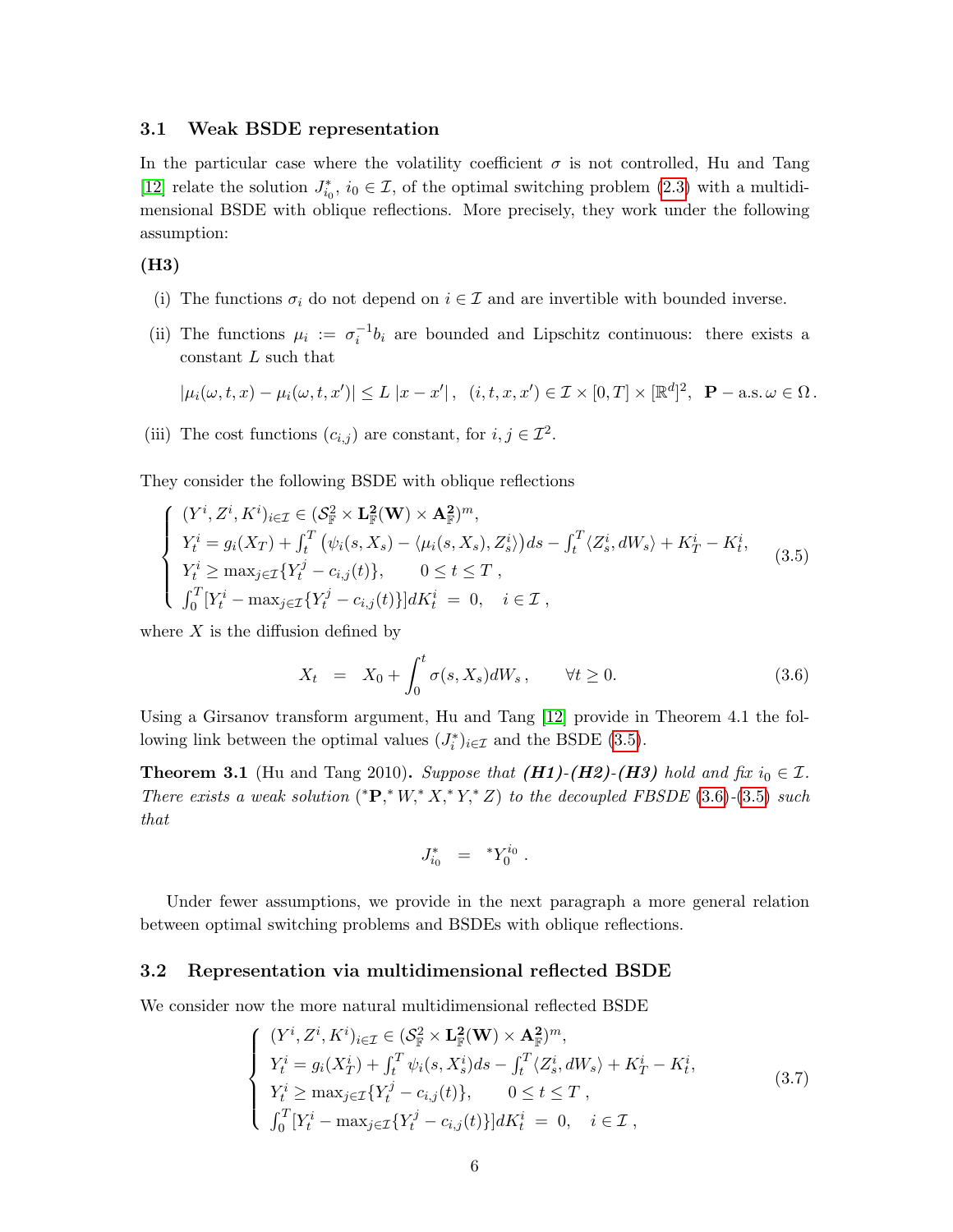where  $(X^i)_{i \in \mathcal{I}}$  is the diffusion process defined by

$$
X_t^i = X_0 + \int_0^t b_i(s, X_s^i) ds + \int_0^t \sigma_i(s, X_s^i) dW_s, \qquad t \ge 0, \qquad i \in \mathcal{I}. \tag{3.8}
$$

Under  $(H1)$  and  $(H2)$ , the existence of a unique solution to the BSDE (3.7) is ensured by Theorem 3.2 and Theorem 4.6 in [11] or Theorem 2.1 in [3]. The main result of the paper is the following.

**Theorem 3.2.** If  $(H1)$  and  $(H2)$  are in force, we have

$$
J_{i_0}^* = Y_0^{i_0}, \quad i_0 \in \mathcal{I},
$$

where  $(Y, Z)$  is the solution of the BSDE  $(3.7)$ .

Section 4.2 of this paper is dedicated to the characterization of an optimal strategy  $\alpha^* \in \mathcal{A}_{i_0}$  solving problem (2.3) via a well chosen family of multidimensional reflected BSDE, see Proposition 4.2. As detailed in Remark 4.1 below, the proof of Theorem 3.2 is a direct consequence of this more general dynamic representation.

#### 3.3 Representation via constrained BSDE with jumps

An alternative to the consideration of multidimensional reflected BSDEs consists on the introduction of an independent random mode of production  $(I_t)_{t\leq T}$  and the corresponding forward diffusion  $X<sup>I</sup>$  with switching regimes. Considering this two-dimensional transmutationdiffusion process  $(I, X^I)$  as a new forward process, the introduction of a well chosen constrained BSDE with jumps allows for the representation of the solution to the optimal switching problem (2.3). This type of correspondence has already been observed in [9] when the dynamics of the forward process X does not depend on the mode of production. We prove hereafter that it remains valid in the general framework considered here.

Consider the one-dimensional constrained BSDE with jumps:

$$
\begin{cases}\n(\bar{Y}, \bar{Z}, \bar{U}, \bar{K}) \in \mathcal{S}_{\mathbb{G}}^2 \times \mathbf{L}_{\mathbb{G}}^2(\mathbf{W}) \times \mathbf{L}^2(\mu) \times \mathbf{A}_{\mathbb{G}}^2, \n\bar{Y}_t = g_{I_T}(X_T^I) + \int_t^T \psi_{I_s}(s, X_s^I) ds + \bar{K}_T - \bar{K}_t - \int_t^T \langle \bar{Z}_s, dW_s \rangle - \int_t^T \int_{\mathcal{I}} \bar{U}_s(i) \mu(ds, di), \n\bar{U}_t(i) \le c_{I_{t-},i}(t), \quad d\mathbf{P} \otimes dt \otimes \lambda(di) \ a.e.,\n\end{cases} \tag{3.9}
$$

where the process  $(I, X^I)$  is defined on  $[0, T]$  as the unique solution of

$$
\begin{cases}\nI_t &= I_0 + \int_0^t \int_{\mathcal{I}} (i - I_{t-}) \mu(dt, di), \\
X_t^I &= X_0 + \int_0^t b_{I_s}(s, X_s^I) ds + \int_0^t \sigma_{I_s}(s, X_s^I) dW s. \n\end{cases} \tag{3.10}
$$

We recall that the poisson measure  $\mu$  is independent of the Brownian motion W. This constrained BSDE enters into the class of BSDEs considered recently in [9]. As detailed in the Section 4.3 hereafter, (H1)-(H2) ensures the existence of a minimal solution  $(\bar{Y}, \bar{Z}, \bar{U}, \bar{K})$ to (3.9): for any other solution  $(\bar{Y}', \bar{Z}', \bar{U}', \bar{K}')$  to (3.9) we have

$$
\bar{Y}_t \hspace{2mm} \leq \hspace{2mm} \bar{Y}'_t \hspace{2mm}, \hspace{2mm} t \in [0,T] \hspace{2mm}, \hspace{2mm} \mathbf{P}-a.s.
$$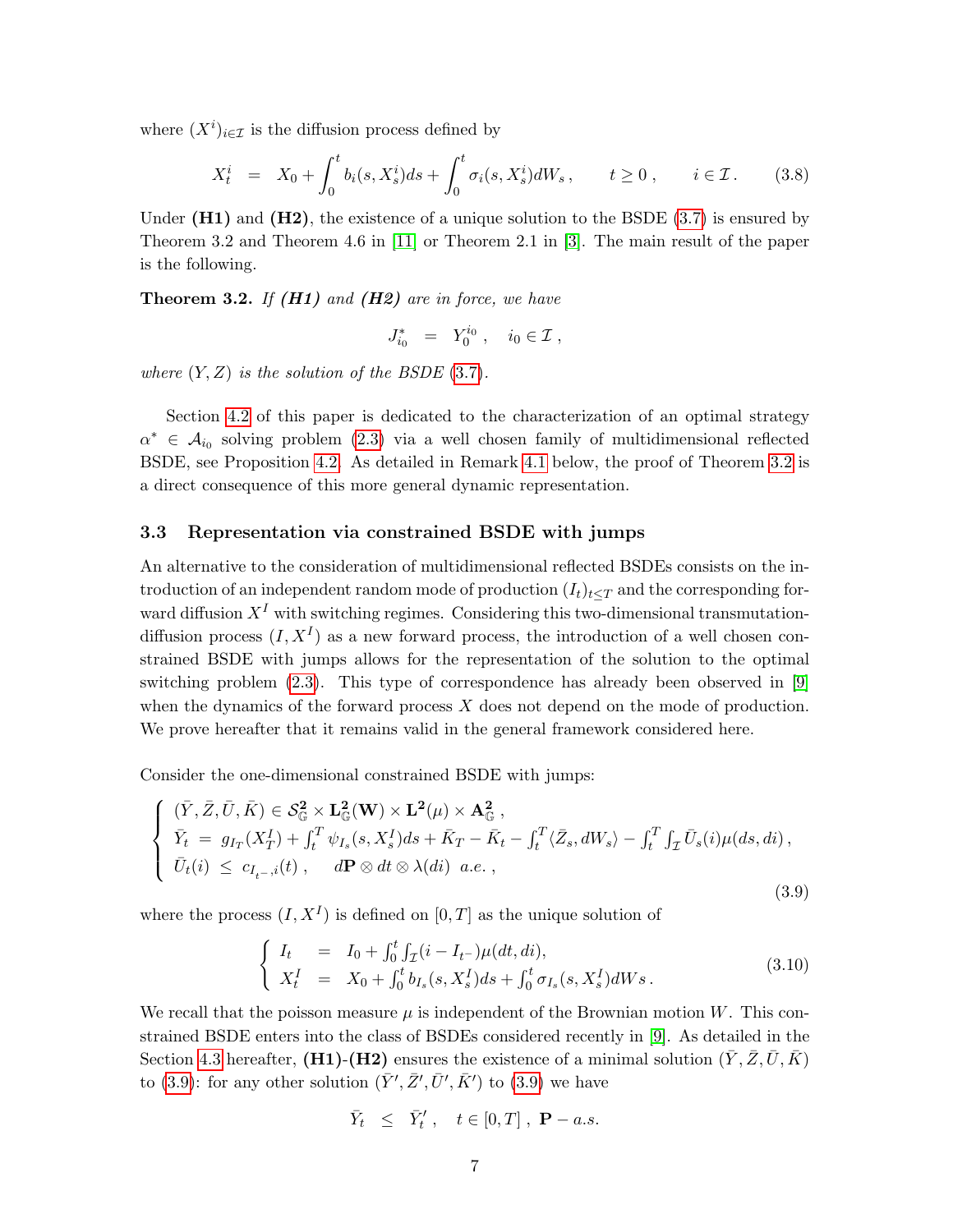Adequately, this solution also provides a probabilistic representation for the solution  $J_{i_0}^*$  of the switching problem (2.3).

**Theorem 3.3.** If  $(H1)$  and  $(H2)$  are in force, there exists a unique minimal solution  $(\bar{Y}, \bar{Z}, \bar{U}, \bar{K})$  to (3.9) and we have

$$
J_{I_0}^* \quad = \quad \bar{Y}_0 \; .
$$

The proof of Theorem 3.3 also requires the consideration of the similar family of multidimensional reflected BSDE and is reported in Section 4.3.

Comparing to the existing literature, we notice that this result extends to a non-Markovian framework the results obtained in [8] via PDE arguments.

## 4 Optimal switching representation via a family of BSDEs

This section is dedicated to the proofs of Theorem 3.2 and Theorem 3.3 and relies on a nice representation of the optimal switching strategy for problem (2.3) using a large family of reflected BSDE.

#### 4.1 The family of reflected BSDEs

In the spirit of [5], we introduce the following family of reflected BSDE. Any element of the family will be characterized by a couple  $(\nu, \eta)$  with  $\nu$  an F-stopping time valued in [0, T] and  $\eta$  an  $\mathcal{F}_{\nu}$ -measurable random variable taking values in  $\mathbb{R}^d$ . The set of such couple  $(\nu, \eta)$ will be denoted  $K$ .

For any parameter  $(\nu, \eta) \in \mathcal{K}$ , we consider the following reflected BSDE

$$
\begin{cases}\n(Y^{\nu,i,\eta}, Z^{\nu,i,\eta}, K^{\nu,i,\eta})_{i \in \mathcal{I}} \in (S_{\mathbb{F}}^{2} \times \mathbf{L}_{\mathbb{F}}^{2}(\mathbf{W}) \times \mathbf{A}_{\mathbb{F}}^{2})^{m}, \\
Y_{t}^{\nu,i,\eta} = g_{i}(X_{T}^{\nu,i,\eta}) + \int_{t \wedge \nu}^{T} \psi_{i}(s, X_{s}^{\nu,i,\eta}) \mathbf{1}_{s \geq \nu} ds - \int_{t \wedge \nu}^{T} \langle Z_{s}^{\nu,i,\eta}, dW_{s} \rangle + K_{T}^{\nu,i,\eta} - K_{t}^{\nu,i,\eta}, \\
Y_{t}^{\nu,i,\eta} \geq \max_{j \in \mathcal{I}} \{Y_{t}^{\nu,j,\eta} - c_{i,j}(t)\}, \qquad 0 \leq t \leq T, \\
\int_{0}^{T} [Y_{t}^{\nu,i,\eta} - \max_{j \in \mathcal{I}} \{Y_{t}^{\nu,j,\eta} - c_{i,j}(t)\}] dK_{t}^{\nu,i,\eta} = 0,\n\end{cases} \tag{4.1}
$$

where  $X^{\nu,i,\eta}$  is the diffusion defined by

$$
X_t^{\nu,i,\eta} = \eta \mathbf{1}_{t \ge \nu} + \int_{\nu}^t b_i(s, X_s^{\nu,i,\eta}) ds + \int_{\nu}^t \sigma_i(s, X_s^{\nu,i,\eta}) dW_s, \qquad \forall t \ge 0. \tag{4.2}
$$

Under  $(H1)$  and  $(H2)$ , Theorem 4.2 in [11] provides the existence of a unique solution to (4.1), for any parameter  $(\nu, \eta) \in \mathcal{K}$ , and we denote by  $\mathcal{O}^{\nu, \eta}$  the corresponding frontier for the domain of  $Y^{\nu,\cdot,\eta}$  defined by

$$
\mathcal{O}_t^{\nu,i,\eta} := \max_{j \in \mathcal{I}} \{ Y_t^{\nu,j,\eta} - c_{i,j}(t) \}, \qquad i \in \mathcal{I}, \quad t \leq T. \tag{4.3}
$$

We aim at relating the solutions of this family of reflected BSDEs to an optimal strategy for the switching problem (2.3). The next proposition provides a stability property, a Snell envelope representation and a global estimate on the family of processes  $(Y^{\nu,\eta})_{(\nu,\eta)\in\mathcal{K}}$ .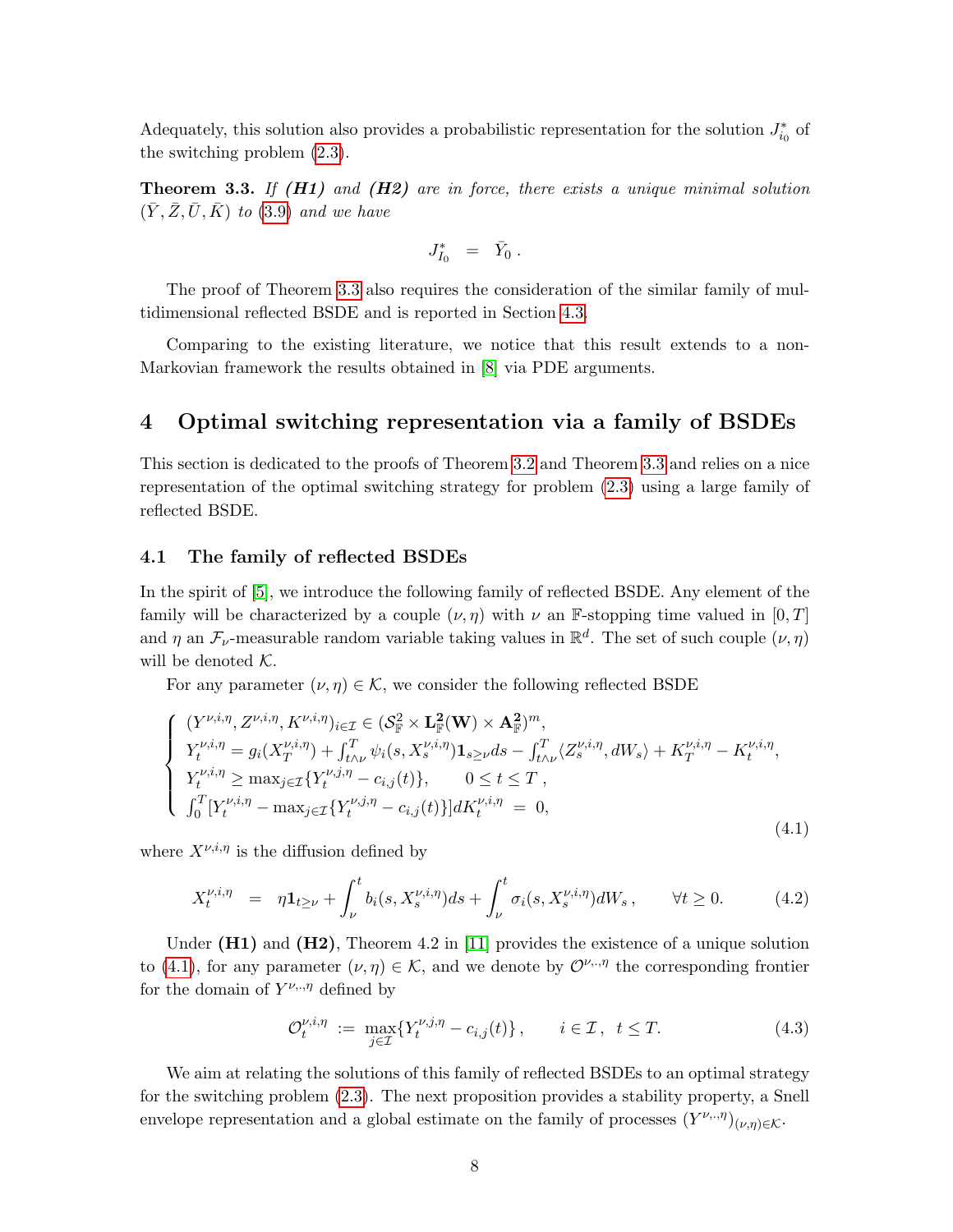**Proposition 4.1.** If  $(H1)$  and  $(H2)$  are in force, the following holds.

(i) For any  $\eta$ ,  $\nu$  and  $\nu'$  such that  $(\eta, \nu) \in \mathcal{K}$ ,  $\nu$  an  $\mathbb{F}$ -stopping time such that  $\nu \leq \nu'$ , we have  $(X_{\nu'}^{\nu,i,\eta})$  $v^{\nu,i,\eta}_{\nu'} , \nu' ) \in \mathcal{K}$  and

$$
Y_t^{\nu,i,\eta} = Y_t^{\nu',i,X_{\nu'}^{\nu,i,\eta}}, \qquad \mathbf{P}-a.s., \qquad t \ge \nu', \qquad i \in \mathcal{I}.
$$

(ii) For all  $i \in \mathcal{I}$ ,  $(\eta, \nu) \in \mathcal{K}$  and  $t \geq \nu$ , we have the following representation

$$
Y_t^{\nu,i,\eta} = \operatorname*{ess\,sup}_{\tau \in \mathcal{T}_t} \mathbf{E} \left[ \int_{t \wedge \nu}^{\tau} \psi_i(s, X_s^{\nu,i,\eta}) ds + \mathcal{O}_{\tau}^{\nu,i,\eta} \mathbf{1}_{\tau < T} + g_i(X_T^{\nu,i,\eta}) \mathbf{1}_{\tau = T} \middle| \mathcal{F}_t \right]. \tag{4.4}
$$

(iii) There exists a constant  $\bar{y}$  such that

$$
\sup_{(t,i,\nu,\eta)\in[0,T]\times\mathcal{I}\times\mathcal{K}}|Y_t^{\nu,i,\eta}| \leq \bar{y}, \quad \mathbf{P}-a.s.
$$
\n(4.5)

Proof. We prove each assertion separately.

(i) Fix  $i \in \mathcal{I}$  and  $\eta$ ,  $\nu$ ,  $\nu'$  as required. Notice first that  $X^{\nu,i,\eta}$  and  $X^{\nu',i,X^{\nu,i,\eta}}_{\nu'}$  solve the same SDE on  $[\nu', T]$ , namely

$$
X_{\nu'} = X_{\nu'}^{\nu,i,\eta} \quad \text{and} \quad dX_t = b_i(t, X_t)dt + \sigma_i(t, X_t)dW_t, \quad \text{for } t \ge \nu'. \tag{4.6}
$$

Under (H1), equation (4.6) admits a unique solution and we have  $X^{\nu',i,X_{\nu'}^{\nu,i,\eta}} = X^{\nu,i,\eta}$  on [v', T]. We deduce that  $(Y^{\nu',i,X_{\nu'}^{\nu,i,\eta}}, Z^{\nu',i,X_{\nu'}^{\nu,i,\eta}}, K^{\nu',i,X_{\nu'}^{\nu,i,\eta}})_{i\in\mathcal{I}}$  satisfies the same BSDE as  $(Y^{\nu,i,\eta}, Z^{\nu,i,\eta}, K^{\nu,i,\eta})_{i\in\mathcal{I}}$  on  $[\nu',T]$ . Under (H2), Theorem 4.2 in [11] provides uniqueness of solution to this BSDE and concludes the argumentation.

(ii) Fix  $i \in \mathcal{I}$  and  $(\eta, \nu) \in \mathcal{K}$ . Regarding of (4.1),  $(Y^{\nu,i,\eta}, Z^{\nu,i,\eta}, K^{\nu,i,\eta})$  interprets as the solution of a one-dimensional reflected BSDE with single barrier  $\mathcal{O}^{\nu,i,\eta}$ . We deduce from Proposition 2.3 in [7] that  $Y^{\nu,i,\eta}$  admits the Snell envelope representation (4.4).

(iii) Fix  $(\nu, \eta) \in \mathcal{K}$ . We know from equation (3.8) in the proof of Theorem 3.2 in [11] that  $(Y^{\nu_{\nu},\eta,n}, Z^{\nu_{\nu},\eta,n}, K^{\nu_{\nu},\eta,n})_{n\in\mathbb{N}}$  converges in  $\mathcal{S}_{\mathbb{F}}^2 \times \mathbf{L}_{\mathbb{F}}^2(\mathbf{W}) \times \mathcal{S}_{\mathbb{F}}^2$  to  $(Y^{\nu_{\nu},\eta}, Z^{\nu_{\nu},\eta}, K^{\nu_{\nu},\eta})$ , where the sequence  $(Y^{\nu_n,\eta,n}, Z^{\nu_n,\eta,n}, K^{\nu_n,\eta,n})_{n\in\mathbb{N}}$  is defined recursively by

$$
Y_t^{\nu,i,\eta,0} = g_i(X_T^{\nu,\eta}) + \int_{t \wedge \nu}^T \psi_i(s,X_s^{\nu,i,\eta})ds - \int_{t \wedge \nu}^T \langle Z_s^{\nu,i,\eta,0}, dW_s \rangle \quad \text{and} \quad K_t^{\nu,i,\eta,0} = 0, \ \ i \in \mathcal{I},
$$

and, for  $n > 1$ , by

$$
\begin{cases}\nY_{t}^{\nu,i,\eta,n} = g_i(X_T^{\nu,i,\eta}) + \int_{t \wedge \nu}^T \psi_i(s, X_s^{\nu,i,\zeta}) ds - \int_{t \wedge \nu}^T \langle Z_t^{\nu,i,\eta,n}, dW_s \rangle + K_T^{\nu,i,\eta,n} - K_t^{\nu,i,\eta,n}, \\
Y_t^{\nu,i,\eta,n} \ge \max_{j \in \mathcal{I}} \{ Y_t^{\nu,j,\eta,n-1} - c_{i,j}(t) \}, \quad 0 \le t \le T, \\
\int_0^T [Y_t^{\nu,i,\eta,n} - \max_{j \in \mathcal{I}} \{ Y_t^{\nu,j,\eta,n-1} - c_{i,j}(t) \}] dK_t^{\nu,i,\eta,n} = 0, \quad i \in \mathcal{I}.\n\end{cases} \tag{4.7}
$$

In order to derive  $(4.5)$ , it thus suffices to prove by induction on n that

 $|Y_t^{\nu,i,\eta,n}$  $|t_i^{\nu,i,\eta,n}| \le (T-t+1) \max\{\bar{\psi},\bar{g}\}, \quad \mathbf{P}-a.s., \quad i \in \mathcal{I}, \ \ 0 \le t \le T, \ \ n \in \mathbb{N}.$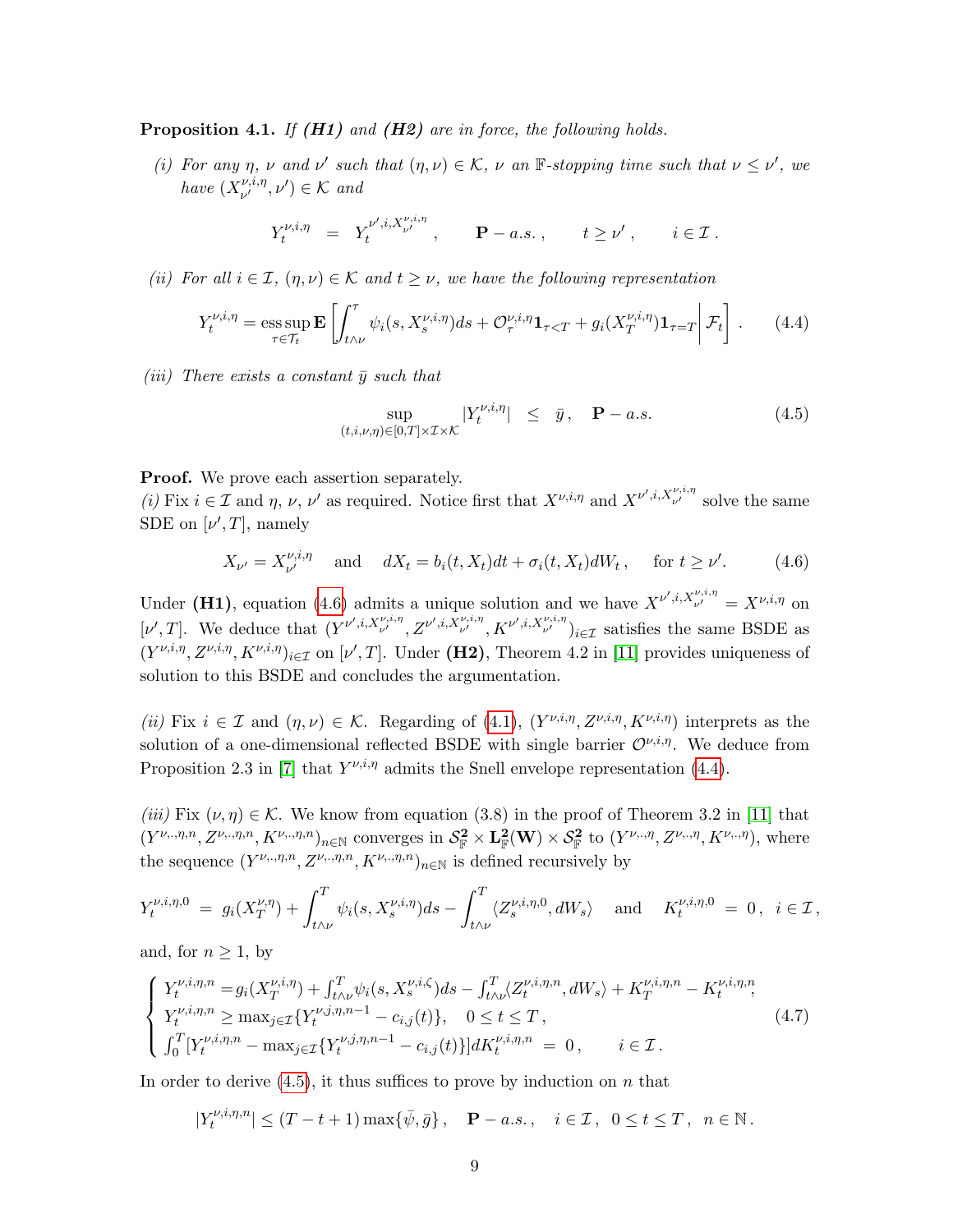First, rewriting  $Y^{\nu,\eta,0}$  as a conditional expectation, we directly get

$$
|Y_t^{\nu,i,\eta,0}| \le (T-t)\bar{\psi} + \bar{g} \le (T-t+1)\max\{\bar{\psi}, \bar{g}\}, \qquad 0 \le t \le T, \ \ i \in \mathcal{I}.
$$

Fix  $n \in \mathbb{N}$  and suppose the result is true for  $Y^{\nu_{\nu}, \eta, n}$ . For  $i \in \mathcal{I}$ , using the representation of  $Y^{\nu,i,\eta,n+1}$  as a Snell envelope given by Proposition 2.3 in [7], we derive

$$
Y_t^{\nu,i,\eta,n+1} = \operatorname{ess} \sup_{\tau \in \mathcal{T}_t} \mathbf{E} \left[ \int_t^{\tau} \psi_i(s,X_s^{\nu,i,\eta}) \mathbf{1}_{s \geq \nu} ds + \mathcal{O}_{\tau}^{\nu,i,\eta,n+1} \mathbf{1}_{\tau < T} + g_i(X_T^{\nu,i,\eta}) \mathbf{1}_{\tau = T} \right] \mathcal{F}_t \right],
$$

where  $\mathcal{O}_s^{\nu,i,\eta,n+1} := \max_{j \in \mathcal{I}} \{Y_s^{\nu,j,\eta,n} - c_{i,j}(s)\},\$  for  $s \leq T$ . Combining this representation with Assumption  $(H2)(i)$ -(ii) as well as the recursive estimate, we get

$$
Y_t^{\nu,i,\eta,n+1} \le \underset{\tau \in \mathcal{T}_t}{\text{ess sup}} \mathbf{E} \left[ (\tau - t)\bar{\psi} + (T - \tau + 1)\max\{\bar{\psi}, \bar{g}\} \mathbf{1}_{\tau < T} + \bar{g}\mathbf{1}_{\tau = T} | \mathcal{F}_t \right]
$$
  

$$
\le (T - t + 1)\max\{\bar{\psi}, \bar{g}\}, \qquad 0 \le t \le T, \quad i \in \mathcal{I}.
$$

By induction and arbitrariness of  $(\nu, \eta) \in \mathcal{K}$ , we deduce (4.5).

#### 4.2 Relating the family to the optimal switching strategy

We now prove the main result of this paper: the link between the optimal switching problem (2.3) and the initial value of the BSDE of type (4.1) with parameters  $(\nu, \eta) = (0, X_0)$ . This relation is obtained via the reinterpretation of an optimal switching strategy for problem (2.2) in terms of solutions to the family of multidimensional reflected BSDEs  $(Y^{\nu_{\nu},\eta}, Z^{\nu_{\nu},\eta}, K^{\nu_{\nu},\eta})_{(\nu,\eta)\in\mathcal{K}}$  given by (4.1).

For any  $(\nu, \eta) \in \mathcal{K}$  and any *I*-valued random variable  $\zeta$ , we naturally introduce the processes  $Y^{\nu,\zeta,\eta}$  and  $\mathcal{O}^{\nu,\zeta,\eta}$  defined by

$$
Y_t^{\nu,\zeta,\eta} := \sum_{i \in \mathcal{I}} Y_t^{\nu,i,\eta} \mathbf{1}_{\zeta=i} \quad \text{and} \quad \mathcal{O}_t^{\nu,\zeta,\eta} := \sum_{i \in \mathcal{I}} \mathcal{O}_t^{\nu,i,\eta} \mathbf{1}_{\zeta=i}.
$$
 (4.8)

**Proposition 4.2.** Let  $\alpha^* = (\tau_n^*, \zeta_n^*)_{n \geq 0}$  be the strategy given by  $(\tau_0^*, \zeta_0^*) = (0, i_0)$  with  $i_0 \in \mathcal{I}$ and defined recursively, for  $n \geq 1$ , by

$$
\tau_n^* \qquad := \qquad \inf \left\{ s \in [\tau_{n-1}^*, T] \; ; \; Y_s^{\tau_{n-1}^*, \zeta_{n-1}^*, X_{\tau_{n-1}^*}^*} = \mathcal{O}_s^{\tau_{n-1}^*, \zeta_{n-1}^*, X_{\tau_{n-1}^*}^*} \right\} \,, \tag{4.9}
$$

$$
\zeta_n^* \quad is \quad s.t. \quad \mathcal{O}_{\tau_n^*}^{\tau_{n-1}^*, \zeta_{n-1}^*, X_{\tau_{n-1}^*}^*} = Y_{\tau_n^*}^{\tau_n^*, \zeta_n^*, X_{\tau_n^*}^*} - c_{\zeta_{n-1}^*, \zeta_n^*}(\tau_n^*), \tag{4.10}
$$

with  $X^*$  the diffusion defined by

$$
X_t^* = x_0 + \sum_{n\geq 1} \int_{\tau_{n-1}^*}^{\tau_n^*} b_{\zeta_{n-1}^*}(s, X_s^*) \mathbf{1}_{s \leq t} ds + \sum_{n\geq 1} \int_{\tau_{n-1}^*}^{\tau_n^*} \sigma_{\zeta_{n-1}^*}(s, X_s^*) \mathbf{1}_{s \leq t} dW_s, \quad t \geq 0.
$$
\n(4.11)

Under (H1)-(H2), the strategy  $\alpha^*$  is optimal for the switching problem (2.2) and we have

$$
Y_0^{0,i_0,X_0} = J_{i_0}^*, \qquad i_0 \in \mathcal{I} \,.
$$
 (4.12)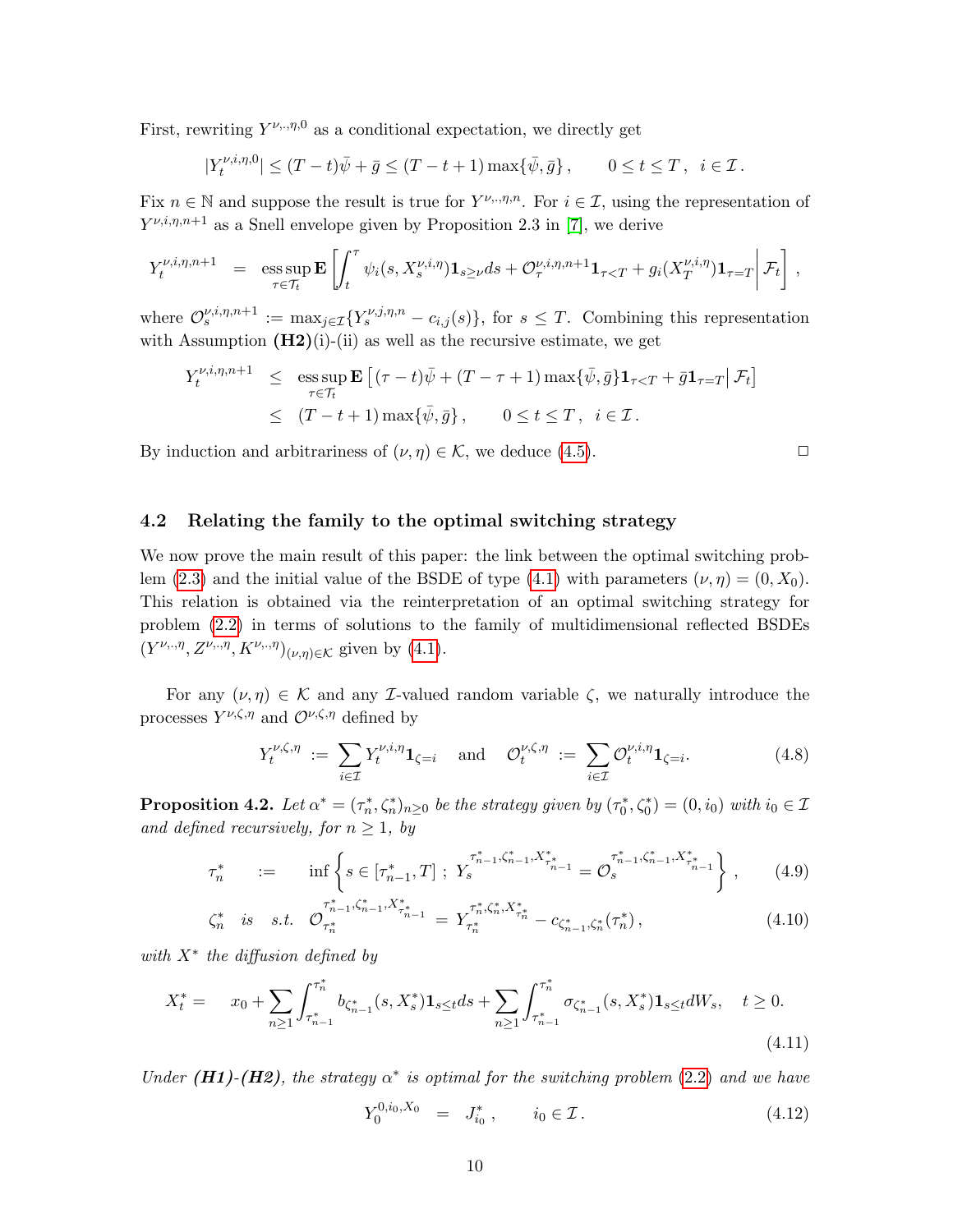**Remark 4.1.** Notice that for  $(\nu, \eta) = (0, X_0)$ , the process  $(Y^{\nu, i, \eta}, Z^{\nu, i, \eta})_{i \in \mathcal{I}}$  simply interprets as the unique solution of the BSDE (3.7). Therefore, Theorem 3.2 is a direct corollary of Proposition 4.2.

**Proof.** We fix  $i_0 \in \mathcal{I}$  and perform the proof in two steps.

**Step 1.** The strategy  $\alpha^* \in \mathcal{D}_{i_0}$  and satisfies  $Y_0^{0,i_0,X_0} = J(\alpha^*)$ . The representation (4.4) in Proposition 4.1 rewrites

$$
Y_0^{0,i_0,X_0} = \operatorname*{ess\,sup}_{\tau \in \mathcal{T}_0} \mathbf{E} \left[ \int_0^{\tau} \psi_{i_0}(s, X_s^{0,i_0,x_0}) ds + \mathcal{O}_{\tau}^{0,i_0,X_0} \mathbf{1}_{\tau < T} + g_{i_0}(X_T^{0,i_0,x_0}) \mathbf{1}_{\tau = T} \right]. \tag{4.13}
$$

Since the boundary  $\mathcal{O}^{0,i_0,X_0}$  is continuous, the stopping time  $\tau_1^*$  is optimal for (4.13), see Proposition 2.3 in [7], and we get

$$
Y_0^{0,i_0,X_0} = \mathbf{E} \left[ \int_0^{\tau_1^*} \psi_{i_0}(s, X_s^{0,i_0,x_0}) ds + \mathcal{O}_{\tau_1^*}^{0,i_0,X_0} \mathbf{1}_{\tau_1^* < T} + g_{i_0}(X_T^{0,i_0,x_0}) \mathbf{1}_{\tau_1^* = T} \right]
$$
  
= 
$$
\mathbf{E} \left[ \int_0^{\tau_1^*} \psi_{\zeta_0^*}(s, X_s^*) ds + \left( Y_{\tau_1^*}^{\tau_1^*, \zeta_1^*, X_{\tau_1^*}^*} - c_{\zeta_0^*, \zeta_1^*}(\tau_1^*) \right) \mathbf{1}_{\tau_1^* < T} + g_{\zeta_0^*}(X_T^*) \mathbf{1}_{\tau_1^* = T} \right],
$$

where the last equality follows from the definitions of  $\zeta_1^*$  and  $X^*$  as well as Part (i) of Proposition 4.1. When  $\tau_1^* < T$ , using the Snell envelope representation of  $Y_{\tau_1^*}^{\tau_1^*, \zeta_1^*, X_{\tau_1^*}^*}$  given by (4.1), we deduce recursively that

$$
Y_0^{0,i_0,X_0} = \mathbf{E} \left[ \sum_{k=1}^n \int_{\tau_{k-1}^*}^{\tau_k^*} \psi_{\zeta_k^*}(s, X_s^*) ds + Y_{\tau_k^*}^{\tau_n^*, \zeta_n^*, X_{\tau_n^*}^*} \mathbf{1}_{\tau_n^* < T} - \sum_{k=1}^n c_{\zeta_{k-1}^*, \zeta_k^*}(\tau_k^*) \mathbf{1}_{\tau_k^* < T} + \sum_{k=1}^n g_{\zeta_{k-1}^*}(X_T^*) \mathbf{1}_{\tau_{k-1}^* < \tau_k^* = T} \right], \quad n \in \mathbb{N}^*.
$$
\n(4.14)

We now prove  $\alpha^* \in \mathcal{D}_{i_0}$  and assume on the contrary that  $p := \mathbf{P}(\tau_n^* \lt T, \forall n \in \mathbb{N}) > 0$ . Combining  $(H2)(i)$ -(ii),  $(4.5)$  and  $(4.14)$ , we derive

$$
Y_0^{0,i_0,x_0} \leq \bar{\psi}T + \mathbf{E} \left[ \sup_{s \leq T} \left| Y_s^{\tau_n^*, \zeta_n^*, X_{\tau_n^*}^*} \right| \right] - n\bar{c} \mathbf{P}(\tau_k^* < T , \forall k \geq 0) + \bar{g}
$$
  

$$
\leq \bar{\psi}T + \bar{y} - n\bar{c}p + \bar{g} , \qquad n \in \mathbb{N}^*.
$$

Sending *n* to infinity in the previous expression leads to  $Y_0^{0,i_0,X_0} = -\infty$  which contradicts  $Y^{0,i_0,x_0} \in \mathcal{S}_{\mathbb{F}}^2$ . Therefore  $\mathbf{P}(\tau_k^* \lt T, \forall k \geq 0) = 0$  and  $\alpha^* \in \mathcal{D}_{i_0}$ . Finally, taking the limit as  $n \to \infty$  in (4.14) leads to (4.12).

### Step 2. The strategy  $\alpha^*$  is optimal.

According to Proposition 2.1, it suffices to consider finite strategies and we pick any  $\alpha =$  $(\tau_n, \zeta_n)_{n \geq 0} \in \mathcal{D}_{i_0}$ . Since  $\tau_1^*$  is optimal, we deduce from parts (i) and (ii) of Proposition 4.1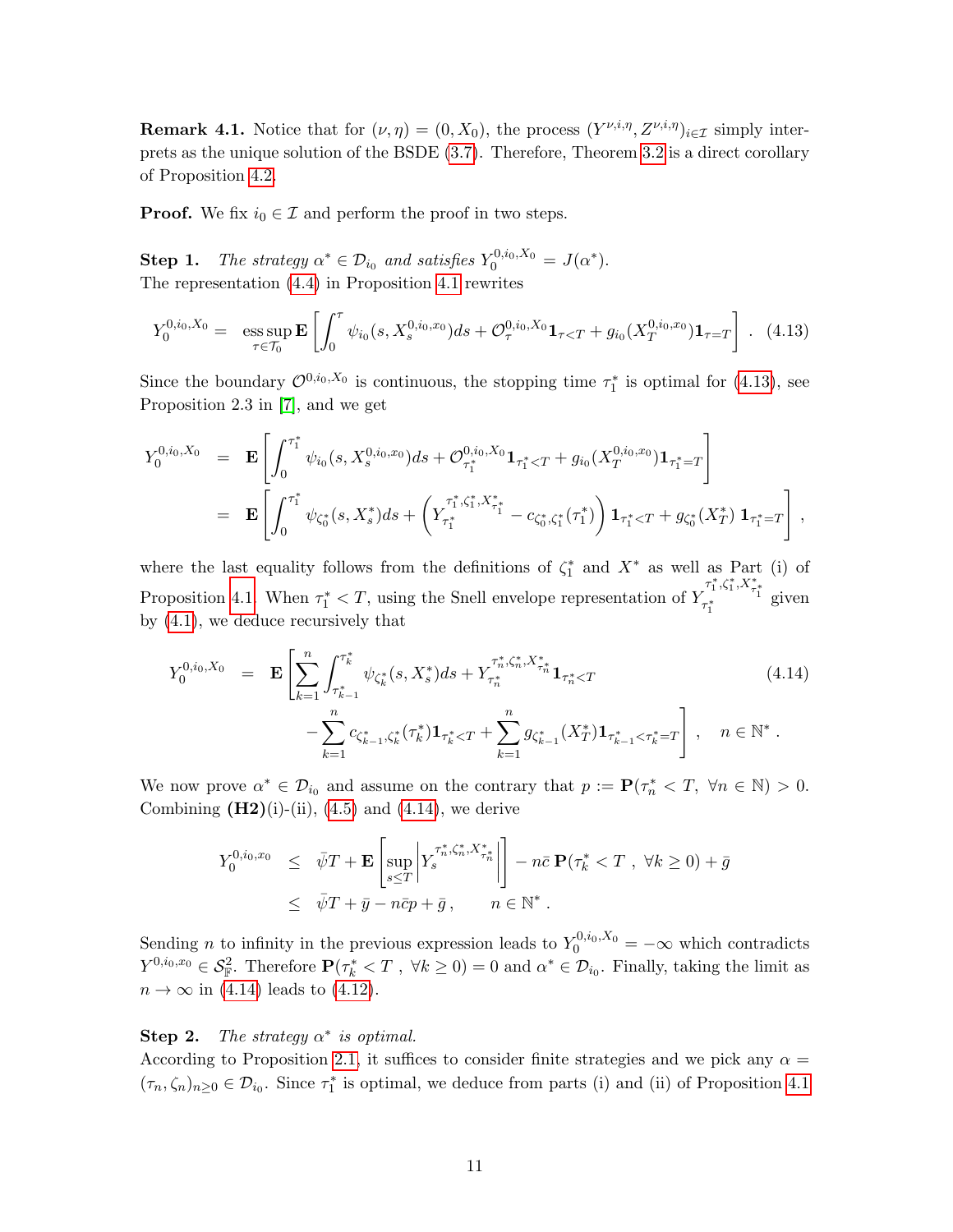that

$$
Y_0^{0,i_0,X_0} \geq \mathbf{E} \left[ \int_0^{\tau_1} \psi_{i_0}(s,X_s^{0,i_0,X_0}) ds + \mathcal{O}_{\tau_1}^{0,i_0,x_0} \mathbf{1}_{\tau_1 < T} + g_{i_0}(X_T^{0,i_0,X_0}) \mathbf{1}_{\tau_1 = T} \right]
$$
  
\n
$$
\geq \mathbf{E} \left[ \int_0^{\tau_1} \psi_{\zeta_0}(s,X_s^{\alpha}) ds + \left( Y_{\tau_1}^{\tau_1,\zeta_1,X_{\tau_1}^{\alpha}} - c_{\zeta_0,\zeta_1}(\tau_1) \right) \mathbf{1}_{\tau_1 < T} + g_{i_0}(X_T^{\alpha}) \mathbf{1}_{\tau_1 = T} \right].
$$

Proceeding exactly as in step 1, an induction argument leads to

$$
Y_0^{0,i_0,X_0} \geq \mathbf{E} \left[ \int_0^{\tau_n} \psi_{\alpha_s}(X_s^{\alpha}) ds + Y_{\tau_n}^{\tau_n,\zeta_n,X_{\tau_n}^{\alpha}} \mathbf{1}_{\tau_n < T} - \sum_{k=1}^n c_{\zeta_{k-1},\zeta_k}(\tau_k) \mathbf{1}_{\tau_k < T} + \sum_{k=1}^n g_{\zeta_{k-1}^*}(X_T^{\alpha}) \mathbf{1}_{\tau_{k-1}^* < \tau_k^* = T} \right], \quad n \in \mathbb{N}^*
$$

.

Sending n to infinity, since the strategy  $\alpha$  is finite and  $(H2)(iii)$  is satisfied, we get

$$
Y_0^{0,i_0,X_0} \geq \mathbf{E} \left[ \int_0^T \psi_{\alpha_s}(X_s^{\alpha}) ds - \sum_{k \geq 1} c_{\zeta_{k-1},\zeta_k}(\tau_k) \mathbf{1}_{\tau_k < T} + g_{\alpha_T}(X_T^{\alpha}) \right] = J(\alpha) .
$$

The arbitrariness of  $\alpha \in \mathcal{D}_{i_0}$  concludes the proof.  $\Box$ 

4.3 Alternative introduction of constrained jumps

This last paragraph is devoted to the proof of Theorem 3.3. Using a penalization argument, we verify the existence of a minimal solution to the one-dimensional constrained BSDE with jumps (3.10)-(3.9) and relate it to the members of the BSDE family (4.1). Using Proposition 4.2, this leads directly to the the optimal switching interpretation of the solution.

**Proof of Theorem 3.3.** The proof is performed in four steps. We first verify that  $(3.9)$ admits a unique minimal solution. Then, we introduce a sequence of penalized BSDEs based on the family of reflected BSDEs (4.1). We finally verify that this sequence of BSDEs converges indeed to the minimal solution of (3.9), which leads to the announced alternative BSDE representation for  $J_{I_0}^*$ .

Step 1. Existence of a unique minimal solution to  $(3.9)$ . Consider the triplet  $(\bar{Y}', \bar{Z}', \bar{U}')$  defined by

$$
\bar{Y}'_t := Y_t^{t, I_t, X_t^I}, \quad \bar{Z}'_t := Z_t^{t, I_{t-}, X_t^I} \quad \text{and} \quad \bar{U}'_t(i) := Y_t^{t, i, X_t^I} - Y_t^{t, I_{t-}, X_t^I}, \quad t \in [0, T].
$$

Using Proposition 4.1 (i), we obtain that

$$
\bar{Y}'_t = \sum_{i \geq 0} \mathbf{1}_{[\tau_i, \tau_{i+1})}(t) Y_t^{\tau_i, \zeta_i, X^I_{\tau_i}}, \quad t \in [0, T] ,
$$

where  $(\tau_0, \zeta_0) = (0, I_0)$  and we recall that  $\mu = \sum_{i \geq 1} \delta_{(\tau_i, \zeta_i)}$ , i.e.  $(\tau_i)_{i \geq 1}$  and  $(\zeta_i)_{i \geq 1}$  correspond respectively to the jump times and marks of the random measure  $\mu$ . Then, a direct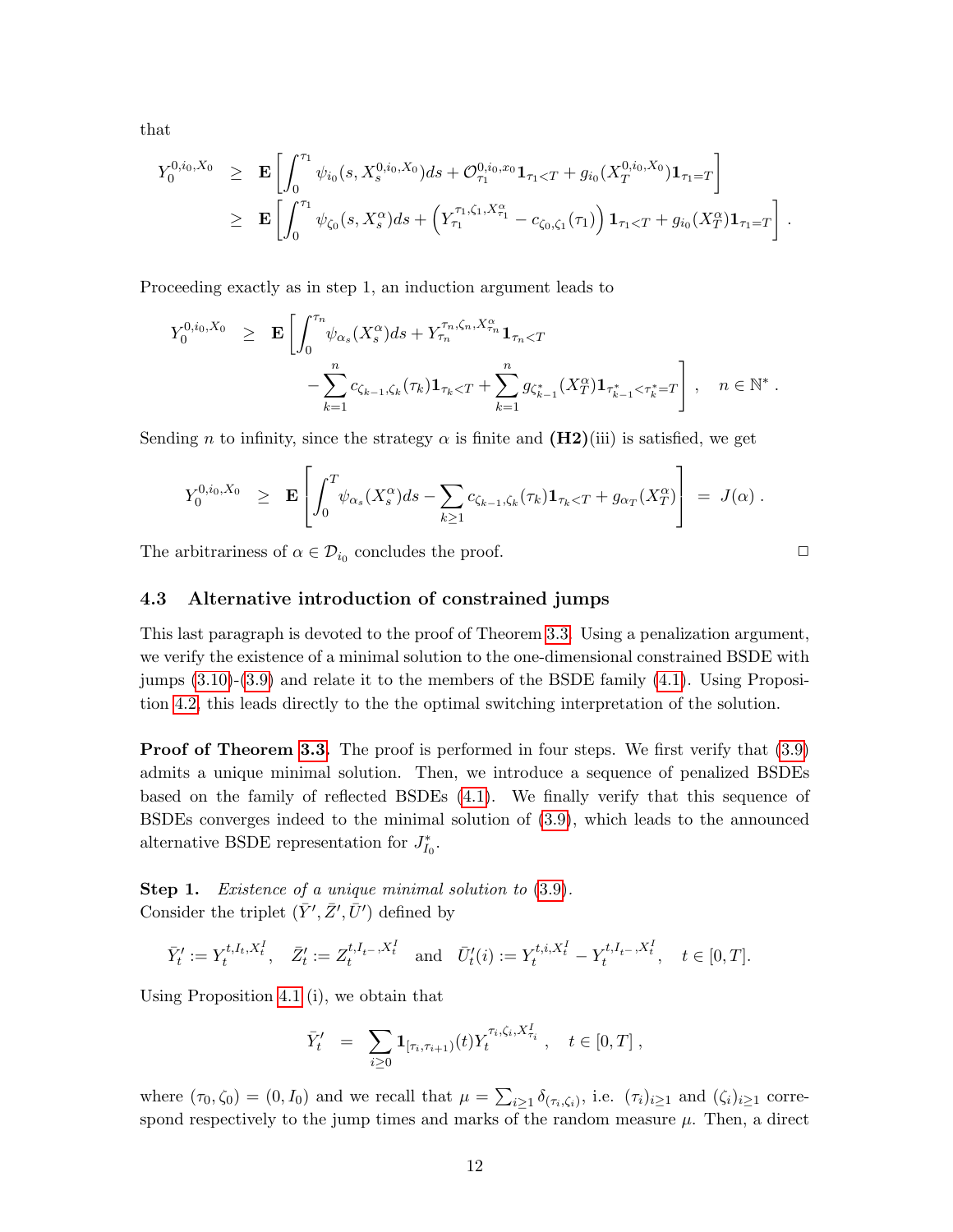computation shows that  $(\bar{Y}', \bar{Z}', \bar{U}', \bar{K}')$  solves (3.9) where  $\bar{K}'$  is a process in  $\mathbf{A}_{\mathbb{G}}^2$  defined by

$$
\bar{K}'_t = \sum_{i \geq 0} \left( K_{t \wedge \tau_{i+1}}^{\tau_i, \zeta_i, X_{\tau_i}^I} - K_{t \wedge \tau_i}^{\tau_i, \zeta_i, X_{\tau_i}^I} \right), \quad t \in [0, T].
$$

Hence, under  $(H2)$ , we can apply Theorem 2.1 in [9] and we get the existence of a unique minimal solution  $(\bar{Y}, \bar{Z}, \bar{U}, \bar{K})$  to (3.9).

**Step 2.** Introduction of a sequence of penalized BSDEs associated to the BSDEs with oblique reflections.

For any  $(\nu, \eta) \in \mathcal{K}$  and  $n \in \mathbb{N}$ , let define the sequence of processes  $(Y^{\nu,i,\eta,n}, Z^{\nu,i,\eta,n}, K^{\nu,i,\eta,n})_{i \in \mathcal{I}} \in$  $(S_{\mathbb{F}}^2 \times L_{\mathbb{F}}^2(W) \times A_{\mathbb{F}}^2)^{\mathcal{I}}$  as the solution of the penalized BSDE

$$
Y_t^{\nu,i,\eta,n} = g_i(X_T^{\nu,i,\eta}) + \int_t^T \psi_i(s, X_s^{\nu,i,\eta}) ds - \int_t^T \langle Z_s^{\nu,i,\eta,n}, dWs \rangle
$$
  
+
$$
+ n \int_t^T \Big\{ \sum_{j \in \mathcal{I}} [Y_s^{\nu,j,\eta,n} - c_{i,j}(s) - Y_s^{\nu,i,\eta,n}] - \lambda(j) \Big\} ds \,, \quad i \in \mathcal{I}, \quad 0 \le t \le T.
$$

Since this BSDE is Lipschitz, it admits a unique solution in  $(S^2_{\mathbb{F}} \times L^2_{\mathbb{F}}(W) \times A^2_{\mathbb{F}})^{\mathcal{I}}$ . According to Theorem 2.1 in [12], the sequence  $(Y^{\nu_n,\eta,n})_{n\in\mathbb{N}}$  is nondecreasing and converges in  $\mathcal{S}_{\mathbb{F}}^2$  to  $(Y^{\nu,i,\eta})_{i\in\mathcal{I}}$  as n goes to  $\infty$ , for each  $(\nu,\eta)\in\mathcal{K}$ . In particular the sequence  $(Y_0^{0,I_0,X_0,n})_{n\geq 0}$ converges to  $(Y_0^{0,I_0,X_0}) = J_{I_0}^*$ .

Step 3. Link with penalized BSDEs associated to the constrained BSDE. For any  $n \geq 0$ , we introduce the triplet  $(\bar{Y}^n, \bar{Z}^n, \bar{U}^n)$  given by

$$
\bar{Y}_t^n := Y_t^{t, I_t, X_t^I, n}, \quad \bar{Z}_t^n := Z_t^{t, I_{t-}, X_t^I, n} \quad \text{ and } \quad \bar{U}_t^n(i) := Y_t^{t, i, X_t^I, n} - Y_{t-}^{t, I_{t-}, X_t^I, n} , \quad t \le T ,
$$

where we recall that  $(I, X^I)$  is defined by (3.10). A direct computation shows that  $(\bar{Y}^n, \bar{Z}^n, \bar{U}^n)$ solves the following BSDE with jumps

$$
\bar{Y}_t^n = g_{I_T}(X_T^I) + \int_t^T \psi_{I_s}(s, X_s^I)ds + n \int_t^T \int_T [\bar{U}_s^n(i) + c_{I_{s-},i}(s)]^- \lambda(di)ds \quad (4.15)
$$

$$
- \int_t^T \langle \bar{Z}_s^n, dW_s \rangle - \int_t^T \int_T \bar{U}_s^n(i) \mu(ds, di), \quad 0 \le t \le T,
$$

for any  $n \geq 0$ .

#### Step 4. Convergence of the sequence of penalized solutions

Observe that the sequence of BSDEs (4.15) satisfied by  $(\bar{Y}^n, \bar{Z}^n, \bar{U}^n)_n$  corresponds exactly to a penalized version of the constrained BSDE with jump of interest (3.9). From Step 1 and Theorem 2.1 in [9], the sequence  $(\bar{Y}^n)_n$  converges increasingly to  $\bar{Y}$ , the first component of the minimal solution to (3.9). Letting n go to infinity in the relation  $\bar{Y}_0^n = Y_0^{0,I_0,X_0,n}$ , we deduce from Step 2 and (4.12) that  $\bar{Y}_0 = Y_0^{0,I_0,X_0} = J_{I_0}^*$ .